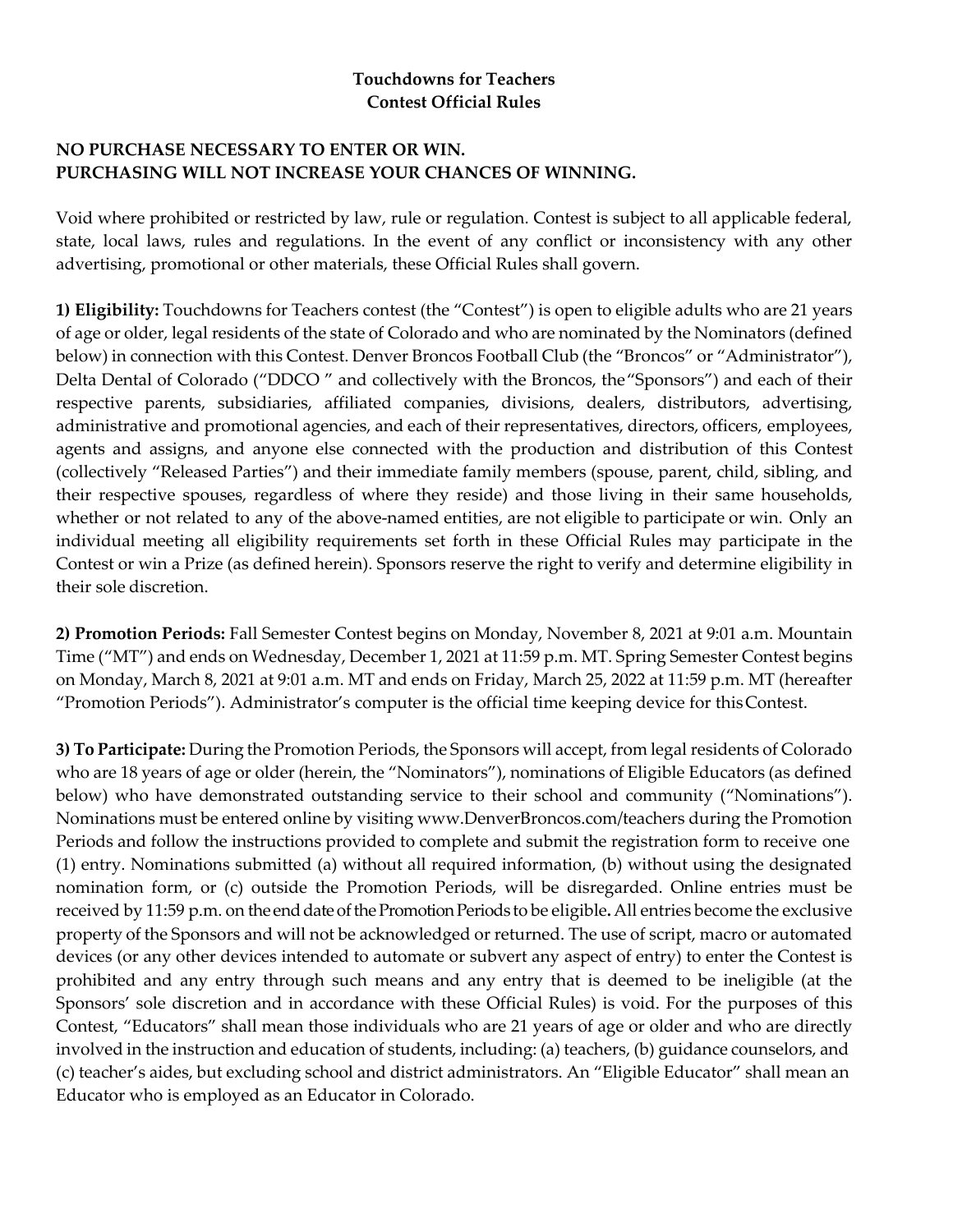**4) Winner Selection:** Based on the criteria outlined below, all eligible entries received during a Promotion Period will, on or about December 8, 2021 and April 19, 2022, be evaluated by a panel consisting of employees of DDCO , the Broncos, community members and school officials (the "Panel"), and, as a result of such evaluation, ten (10) Honorees who are collectively referred to herein as the "Prize Winners". The Panel will judge, and "score," each eligible entry by assigning a point value to each eligible entry for each of the following, respective criteria: (a) amount of involvement in the school and/or community (volunteering, coaching, after school programs, etc.) (0-5 points); (b) degree to which the Eligible Educator is a positive impact on the school and/or community (0-5 points); (c) degree to which the Eligible Educator demonstrates a commitment to education and the school and/or community (0-5 points); degree to which the Eligible Educator has made extraordinary efforts to educate, inspire and encourage his/her students (0-5 points) and (d) the originality of the story (0-5 points). The ten eligible entries with the highest point totals will be deemed potential Honorees. In the event of a tie or series of ties that, after the above-described initial judging/scoring occurs, prevents the determination of which eligible entries have the ten highest scores, any eligible entries (with the tied scores) will, as needed, be re-judged/re-scored based on the following criteria: how each respective Eligible Educator is a positive influence on his/her students, community and/or school (0-25 points).

Each potential Prize Winner will be notified by telephone. If a potential Prize Winner cannot be contacted, is ineligible according to these Official Rules, fails to return the required documents within the specified time period, decides to decline his/her prize for any reason whatsoever, or otherwise fails to fully comply with these Official Rules, he/she will forfeit his/her prize and the prize may be awarded to an alternate winner from among all remaining eligible entries received, in the Sponsors' sole discretion. The Sponsors will select up to three (3) successive alternate winners in accordance with the selection criteria described above, after which point the prize will not be awarded.

**5) Prizes:** There will be ten (10) prizes awarded as part of the Contest (each a "Prize"). The Prize consists of (a) a commemorative, custom award and (b) one (1) invitation to an in-person recognition event.

**6) Prize Restrictions**: No transfer, assignment, sale, duplication, cash redemption or substitution of Prize (or portion of Prize) is permitted, except by Sponsors, which reserve the right to substitute a Prize (or applicable portion of Prize) with one of comparable or greater value, as determined by Sponsors. Sponsors are not responsible for and will not replace a lost or stolen Prize or any component thereof. All Prize details are at Sponsors' sole and absolute discretion. Non-compliance with these Official Rules may result in disqualification and, at Sponsors' sole discretion, the awarding of a prize to an alternate winner. All Prize Winners are solely responsible for any and all applicable fees, taxes and expenses associated with a Prize that are not specifically listed herein.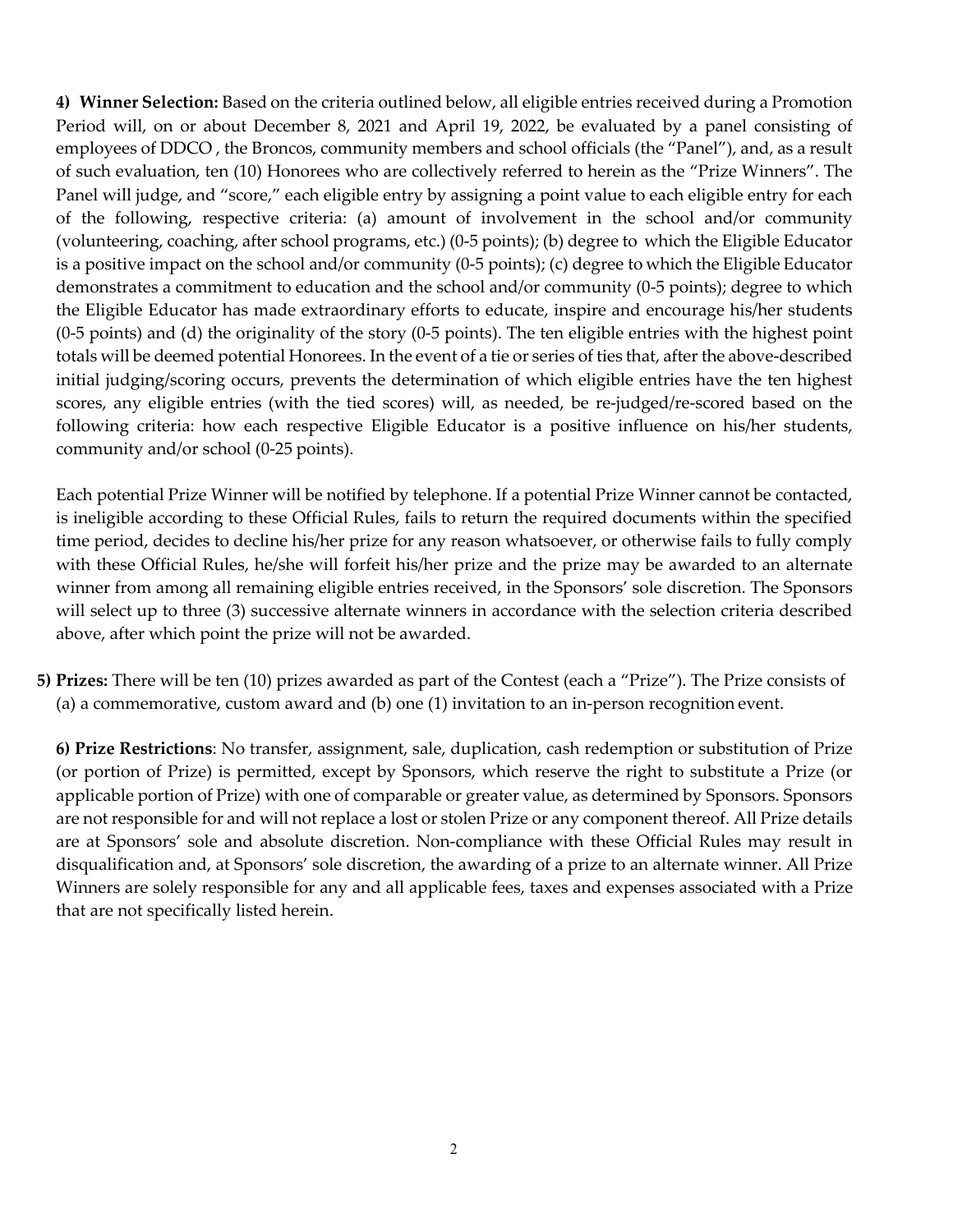**7) Verification of Potential Winners:** ALL PRIZE WINNERS ARE SUBJECT TO ELIGIBILITY VERIFICATION BY SPONSORS, WHOSE DECISIONS ARE FINAL AND BINDING IN ALL MATTERS RELATED TO THE CONTEST. NO NOMINATED EDUCATOR IS A WINNER OF ANY PRIZE UNLESS AND UNTIL SUCH NOMINATED EDUCATOR'S ELIGIBILITY HAS BEEN VERIFIED AND HE OR SHE HAS BEEN NOTIFIED THAT VERIFICATION IS COMPLETE.

**8) Publicity, Limitations of Liability and Releases:** BY PARTICIPATING IN THIS CONTEST, NOMINATORS AND EACH ENTRANT (INCLUDING, WITHOUT LIMITATION, EACH ELIGIBLE EDUCATOR) (THE "RELEASING PARTIES") AGREE THAT RELEASED PARTIES WILL HAVE NO LIABILITY WHATSOEVER FOR, AND SHALL BE HELD HARMLESS BY RELEASING PARTIES AGAINST, ANY LIABILITY FOR ANY INJURIES, LOSSES OR DAMAGES OF ANY KIND TO PERSONS, INCLUDING PERSONAL INJURY OR DEATH, OR PROPERTY RESULTING IN WHOLE OR IN PART, DIRECTLY OR INDIRECTLY, FROM ACCEPTANCE, POSSESSION, MISUSE, OR USE OF ANY PRIZE, ENTRY OR PARTICIPATION IN THIS CONTEST OR IN ANY CONTEST-RELATED ACTIVITY, OR ANY CLAIMS BASED ON PUBLICITY RIGHTS, DEFAMATION OR INVASION OF PRIVACY, OR MERCHANDISE DELIVERY. THE RELEASED PARTIES ARE NOT RESPONSIBLE IF ANY PRIZE CANNOT BE AWARDED DUE TO CANCELLATIONS, DELAYS, OR INTERRUPTIONS DUE TO ACTS OF GOD, ACTS OF WAR, NATURAL DISASTERS, WEATHER, OR TERRORISM. BY PARTICIPATING IN THIS CONTEST, RELEASING PARTIES AGREE THAT THE RELEASED PARTIES WILL NOT BE RESPONSIBLE OR LIABLE FOR ANY INJURIES, DAMAGES, OR LOSSES OF ANY KIND, INCLUDING DIRECT, INDIRECT, INCIDENTAL, CONSEQUENTIAL, OR PUNITIVE DAMAGES TO PERSONS, INCLUDING DEATH, OR TO PROPERTY, ARISING OUT OF ACCESS TO AND USE OF ANY WEBSITE ASSOCIATED WITH THIS CONTEST OR THE DOWNLOADING FROM AND/OR PRINTING MATERIAL DOWNLOADED FROM SUCH SITE.

EXCEPT WHERE PROHIBITED BY LAW, PARTICIPATION IN THE CONTEST CONSTITUTES EACH PRIZE WINNER'S GRANT TO SPONSORS (WHICH GRANT WILL BE CONFIRMED IN WRITING ON REQUEST OF EITHER SPONSOR) AND THE RELEASED PARTIES, THE RIGHT AND PERMISSION TO PRINT, PUBLISH, BROADCAST, AND USE, WORLD WIDE IN ANY MEDIA NOW KNOWN OR HEREAFTER DEVELOPED, INCLUDING BUT NOT LIMITED TO THE WORLD WIDE WEB, AT ANY TIME OR TIMES, THE PRIZE WINNER'S ENTRY, NAME, PORTRAIT, PICTURE, VOICE, LIKENESS, OPINIONS AND BIOGRAPHICAL INFORMATION (INCLUDING BUT NOT LIMITED TO HOMETOWN AND STATE) FOR ADVERTISING, TRADE, AND PROMOTIONAL PURPOSES (INCLUDING THE ANNOUNCEMENT OF HIS OR HER NAME ON TELEVISION OR RADIO BROADCAST) WITHOUT ADDITIONAL CONSIDERATION, COMPENSATION, PERMISSION, OR NOTIFICATION.

BY SUBMITTING A NOMINATION, EACH NOMINATOR AGREES THAT ANY COMMUNICATIONS OR SUBMISSIONS, CREATIVE SUGGESTIONS, IDEAS, NOTES, CONCEPTS OR OTHER MATERIALS ("SUBMISSIONS") THAT NOMINATOR MAY SUBMIT TO SPONSORS OR POST TO WWW.DENVERBRONCOS.COM/TEACHERS IN CONNECTION WITH THIS CONTEST, INCLUDING ALL RIGHTS EMBODIED THEREIN, WHETHER SENT VIA THE WEBSITE OR ELECTRONIC MAIL OR BY MAIL-IN ENTRY OR SOME OTHER MEANS, WITH THE EXCEPTION OF PERSONALLY IDENTIFIABLE INFORMATION, ARE DEEMED TO BE NON- CONFIDENTIAL AND NON-PROPRIETARY AND SPONSORS SHALL HAVE NO OBLIGATION OF ANY KIND WITH RESPECT TO SUCH SUBMISSIONS. SPONSORS SHALL BE FREE TO EDIT,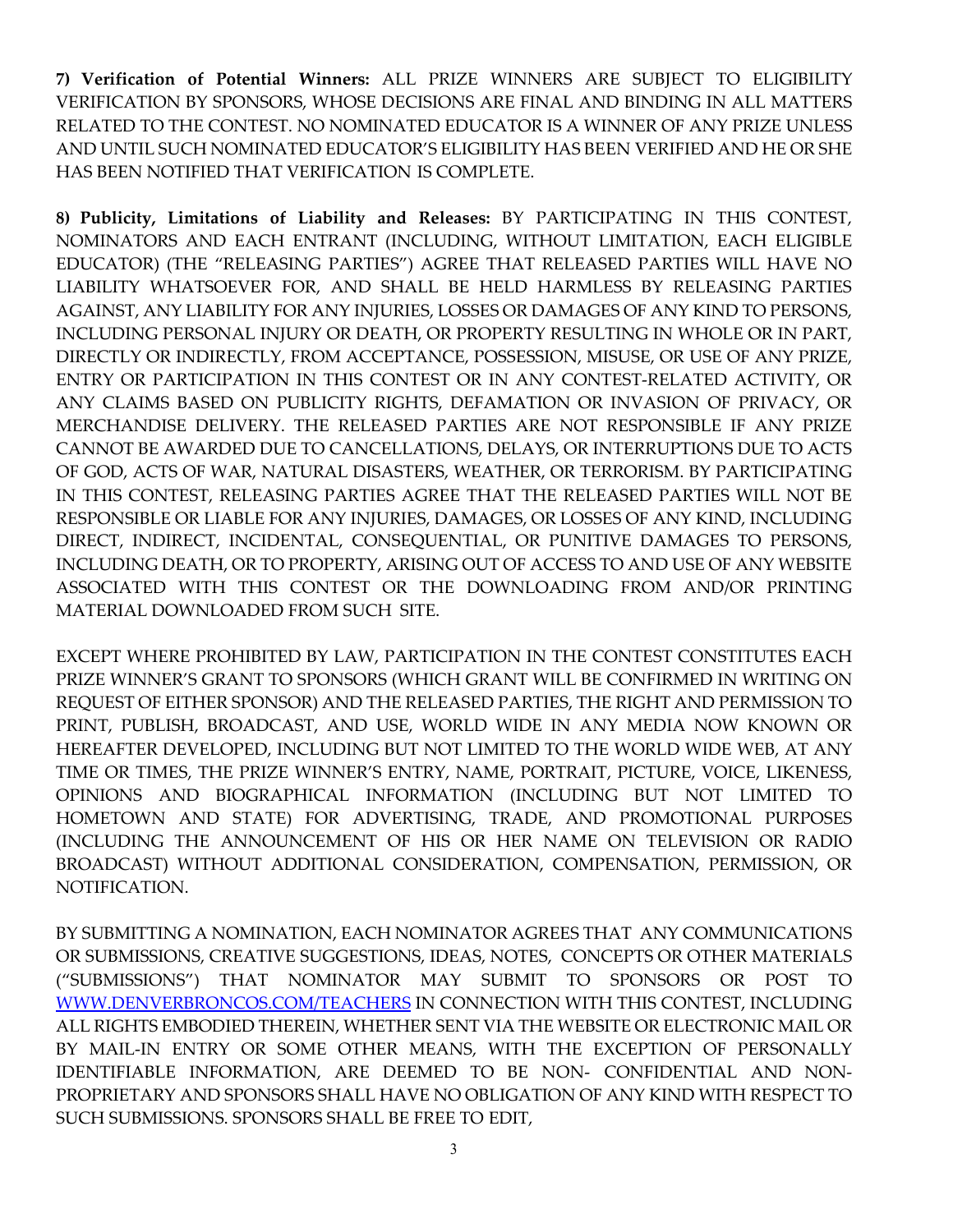EXPLOIT, MODIFY, PUBLISH, REPRODUCE, USE, DISCLOSE, DISSEMINATE AND DISTRIBUTE THE NOMINATIONS TO OTHERS WITHOUT LIMITATION IN ANY AND ALL MEDIA NOW KNOWN OR NOT CURRENTLY KNOWN, THROUGHOUT THE WORLD IN PERPETUITY FOR ANY PURPOSE WITHOUT COMPENSATION, PERMISSION OR NOTIFICATION TO NOMINATOR OR ANY THIRD-PARTY. NOMINATOR AND ANY ENTRANT (INCLUDING ANY POTENTIAL ELIGIBLE EDUCATORS) GRANT TO THE SPONSORS AND EACH OF THEIR LEGAL REPRESENTATIVES, SUCCESSORS AND ASSIGNS, AN IRREVOCABLE AND WORLD-WIDE LICENSE TO USE IN PERPETUITY THE NOMINATION IN ANY FORM OR FORMAT AND TO MODIFY THE SAME, AND ACKNOWLEDGES AND AGREES THAT IF SPONSORS DO USE THE NOMINATION, NOMINATOR SHALL NOT BE ENTITLED TO ANY CREDIT, CONSIDERATION, NOTICE OR PAYMENTS OF ANY KIND. NOMINATOR WAIVES ANY MORAL RIGHTS HE OR SHE MAY HAVE TO THE SUBMISSIONS, AND AGREES THAT IF SPONSORS ELECT TO USE NOMINATION FOR ANY PURPOSE, ALL RIGHTS UNDER COPYRIGHT OR OTHER INTELLECTUAL PROPERTY RIGHTS WHICH MAY RESULT FROM THAT RELATING TO THE NOMINATION OR FROM USE OF THE SAME BY THE SPONSORS SHALL BE THE SOLE PROPERTY OF THE SPONSORS, AS APPLICABLE. NOMINATOR FURTHER AGREES THAT IF SPONSORS ELECT TO USE THE NOMINATION, NOMINATOR AND THE APPLICABLE ELIGIBLE EDUCATOR WILL EXECUTE ANY DOCUMENTS REQUESTED BY SPONSORS REGARDING THIS ASSIGNMENT. IF ANY USE BY SPONSORS OF THE NOMINATION CAUSES IT TO BE LIABLE TO ANY THIRD- PARTY, NOMINATOR AND RESPECTIVE ELIGIBLE EDUCATOR AGREE TO INDEMNIFY SPONSORS AND EACH OF THEIR RESPECTIVE AGENTS, EMPLOYEES, AFFILIATES, SUBSIDIARIES, REPRESENTATIVES AND ALL RELATED PARTIES FROM AND AGAINST ANY AND ALL DAMAGES, COSTS, JUDGMENTS AND EXPENSES (INCLUDING REASONABLE ATTORNEY FEES) WHICH IT INCURS AS A RESULT OF ITS USE OF THE SUBMISSIONS.

WITHOUT LIMITING THE FOREGOING, EVERYTHING REGARDING THIS CONTEST, INCLUDING EACH WEBSITE ASSOCIATED WITH THIS CONTEST AND ALL PRIZES, ARE PROVIDED "AS IS" WITHOUT WARRANTY OF ANY KIND, EITHER EXPRESS OR IMPLIED, INCLUDING BUT NOT LIMITED TO THE IMPLIED WARRANTIES OF MERCHANTABILITY, FITNESS FOR A PARTICULAR PURPOSE, OR NON-INFRINGEMENT. SOME JURISDICTIONS MAY NOT ALLOW THE LIMITATIONS OR EXCLUSIONS OF LIABILITY FOR INCIDENTAL OR CONSEQUENTIAL DAMAGES OR EXCLUSION OF IMPLIED WARRANTIES, SO SOME OF THE ABOVE LIMITATIONS OR EXCLUSIONS MAY NOT APPLY. CHECK LOCAL LAWS FOR ANY RESTRICTIONS OR LIMITATIONS REGARDING THESE LIMITATIONS OR EXCLUSIONS.

**9) NATURE OF RELATIONSHIP/WAIVER OF EQUITABLE RELIEF:** The Releasing Parties understand and acknowledge that Sponsors have wide access to ideas, designs, and other materials, and that new ideas are constantly being submitted to them or being developed by their own employees. The Releasing Parties also acknowledge that many ideas may be competitive with, similar or identical to the Nomination and/or each other in theme, idea, format or other respects. The Releasing Parties acknowledge and agree that they will not be entitled to any compensation as a result of Sponsors' use of any such similar or identical material. Further, the Releasing Parties acknowledge and agree that the Sponsors do not now and shall not have in the future any duty or liability, direct or indirect, vicarious, contributory, or otherwise, with respect to the infringement or protection of the copyright in and to the Nomination. Finally, the Releasing Parties acknowledge that, with respect to any claim by such Releasing Parties relating to or arising out of the Sponsors' actual or alleged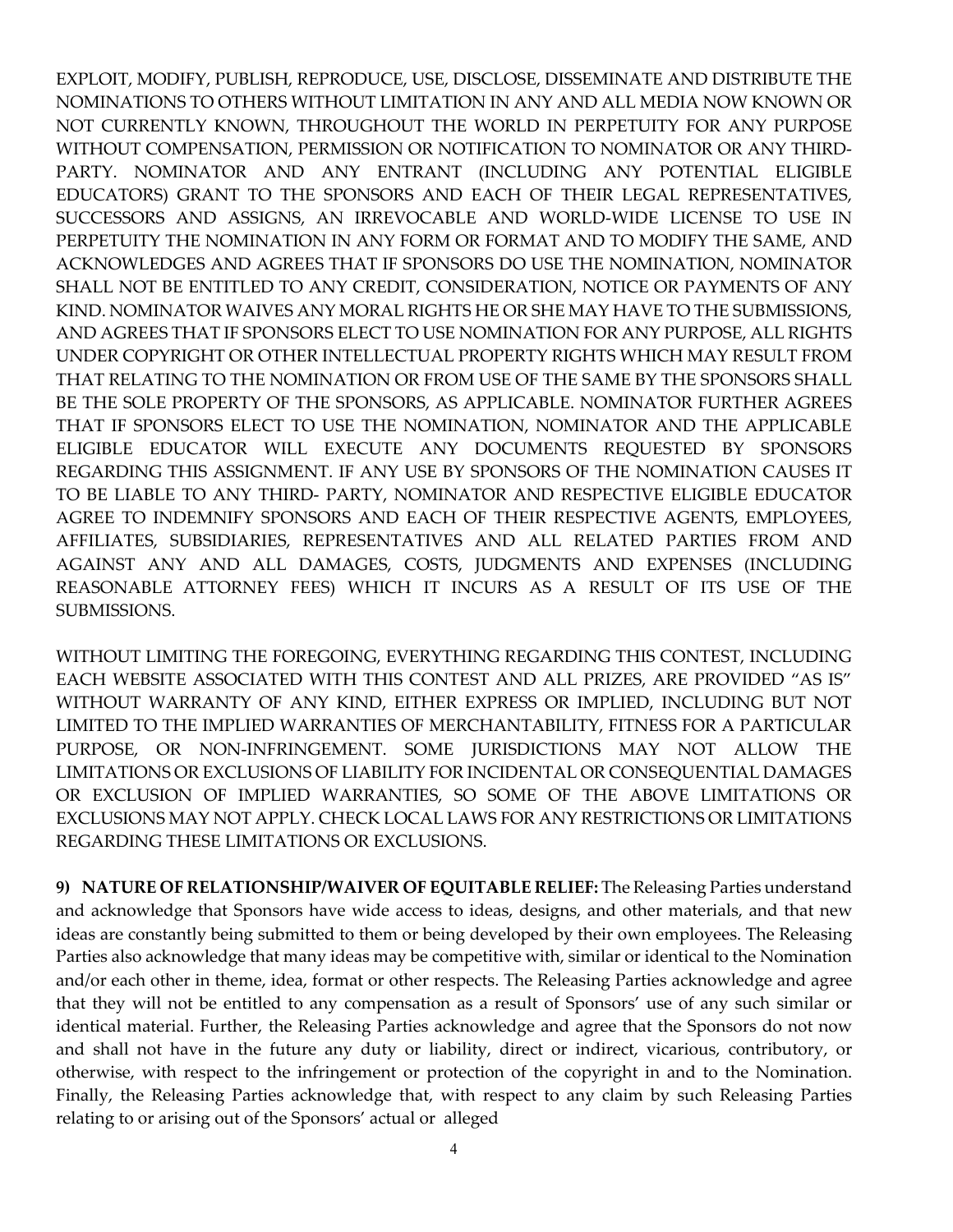exploitation or use of any Nomination or other material submitted in connection with the Contest, the damage, if any, thereby caused to the applicable Releasing Party will not be irreparable or otherwise sufficient to entitle such Releasing Party to seek injunctive or other equitable relief or in any way enjoin the production, distribution, exhibition or other exploitation of the Nomination or any material based on or allegedly based on the Nomination, and the Releasing Party's rights and remedies in any such event shall be strictly limited to the right to recover damages, if any, in an action at law.

**10) General Conditions:** Sponsors reserve the right, in their sole discretion, to modify, suspend or terminate this Contest (or any portion thereof) should any virus, bug, fraud, non-authorized human intervention or other causes, including but not limited to weather, war or armed conflict (whether or not officially declared), labor controversy or threat thereof, and/or acts of God, corrupt or impair the administration, security, fairness or proper play of this Contest and, in the event of termination, at its discretion, select a Prize Winner from among all eligible, non-suspect entries received as of the date of the event requiring such termination. Sponsors reserve the right to disqualify any individual they determine, in their sole and absolute discretion, is or is attempting or intending to: (a) tamper with any aspect of the operation of the Contest, (b) defraud Sponsors, (c) undermine the legitimate operation of the Contest by cheating, deception, or other unfair playing practices, (d) annoy, abuse, threaten, or harass any other entrants, Released Parties, or representatives of the Released Parties, or (e) act in violation of these Official Rules. In such event(s), Sponsors reserve the right (in addition to disqualification of such individual) to seek damages from any such person to the fullest extent permitted by law. Sponsors' failure to enforce any provision of these Official Rules shall not constitute a waiver of that provision. No groups, clubs, newsletters, or organizations may reproduce or distribute any portion of these Official Rules to their members, and anyone who participates in the Contest through means not permitted by these Official Rules is subject to disqualification. No more than the stated number of Prizes will be awarded. **ANY ATTEMPT BY ANY PERSON DELIBERATELY TO DAMAGE THE ELECTRONIC ENTRY FORM OR UNDERMINE THE LEGITIMATE OPERATION OF THE CONTEST MAY BE IN VIOLATION OF CRIMINAL AND CIVIL LAWS, AND SHOULD SUCH AN ATTEMPT BE MADE, SPONSORS RESERVE THE RIGHT TO SEEK REMEDIES (INCLUDING ATTORNEYS' FEES) AND DAMAGES FROM ANY SUCH PERSON TO THE FULLEST EXTENT PERMITTED BY LAW, INCLUDING CRIMINAL PROSECUTION.**

Released Parties are not responsible for late, lost, stolen, incomplete, misdirected, delayed, garbled, damaged, illegible, inaccurate, postage due or undelivered entries or mail, or for telephonic, human or computer failures, problems or errors, interruptions in service due to system upgrades, repairs, modifications or other causes, failures or malfunctions of connections, satellite, network, cable, Internet Service Provider (ISP), phones, phone lines or telephone systems, traffic congestion on the internet, technical or mechanical malfunctions, or other malfunctions or errors, whether caused by equipment, programming, human error or otherwise relating to or in connection with the Contest, including, without limitation, errors which may occur in connection with the administration of the Contest, the processing of entries, mail, or the announcement of the Prize; or for any injury or damage to Nominator's or any other person's computer relating to or resulting from participation in this Contest, or for printing, typographical, human or other errors appearing in these Official Rules or other Contest-related materials. Sponsors reserve the right, in their sole discretion, to void any entries of entrants whom Sponsors believe have attempted to tamper with or impair the administration, security, fairness or proper play of this Contest or is in violation of these Official Rules.